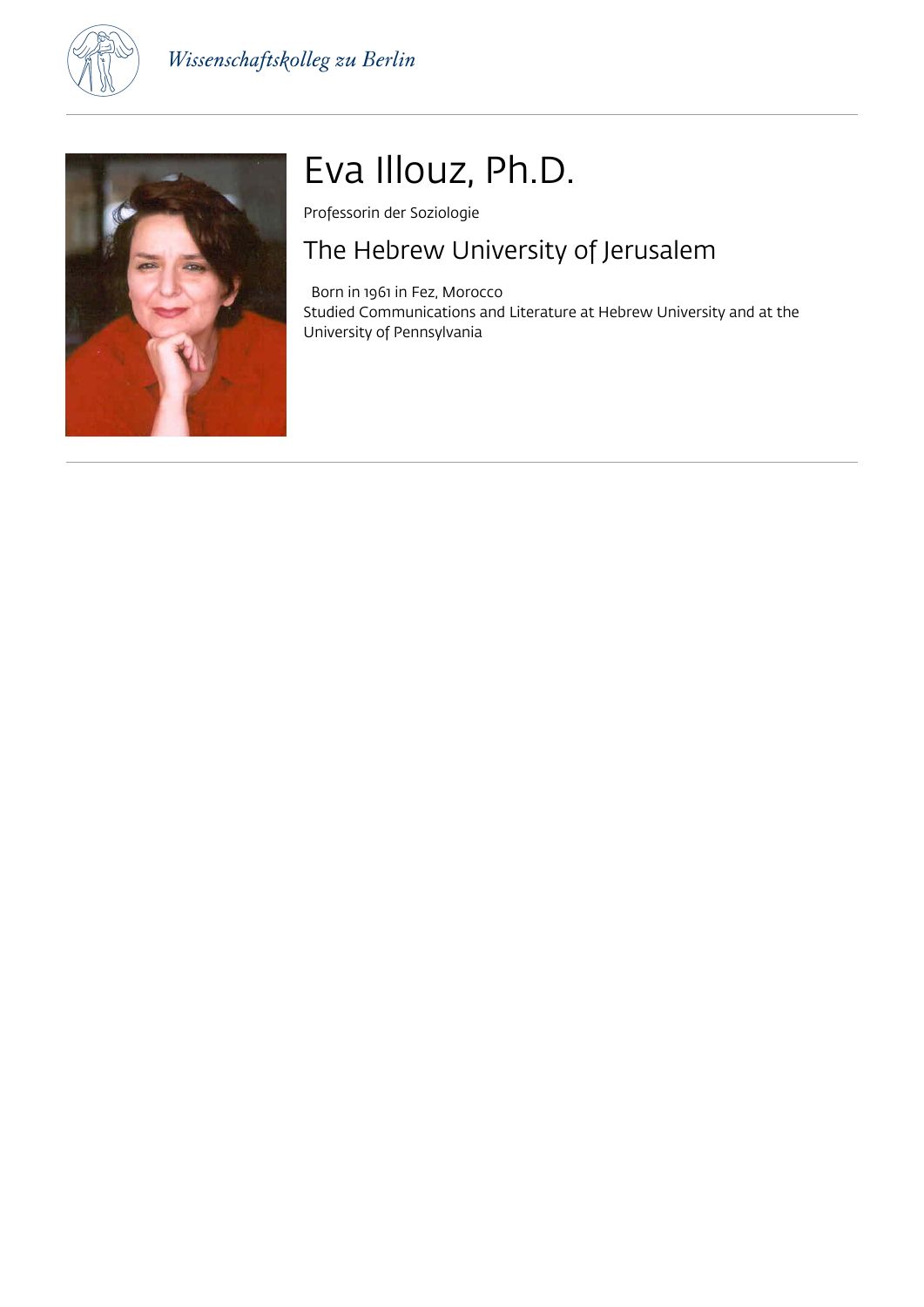# Warum Liebe verletzt: Leidenschaft und die Erfahrung der Moderne

 Although love has long been a central preoccupation of philosophy and literature, as an ordinary pursuit, routinized within the institution of marriage, it is an eminently modern experience. Indeed, historians have established that the emergence of the love-based marriage coincided with the rise of modern phenomena such as the novel, capitalist economic organization, the emergence of the private/public divide, and the democratization of gender roles.

While many efforts have been devoted to understanding the causes for the emergence of the cultural model of romantic love that dominates contemporary culture (feminine and bourgeois), my project intends to address the more fundamental question of what makes love a quintessentially modern sentiment. Instead of assuming that modernity simply "liberated" the romantic sentiment from its pre-modern institutional shackles, I would like instead to show how love - both as a cultural ideal and as a cultural practice - has not only incorporated the very values, ideals and aporias of modernity, but in fact constitutes the very essence of the experience of modernity. In this respect, my book makes two broad claims: that the theoretical and empirical tools of sociology are better suited than those of clinical psychology in understanding why romantic love is such a difficult experience, and that the sentiment of romantic love has been a central vector for the main cultural tropes of modernity.

1. According to 18th-century philosophy and classical sociology we may characterize modernity as the complex intertwining of a number of dimensions of experience: distance between individual identity and social roles; critique as a common feature of everyday cognition; an expectation that individuals be the sole authors of their life project; an orientation of societies and individuals toward the future; predominance of ambivalence and conflict in the realm of moral choice; use of and reliance on rationalized systems of explanation; and autonomization of social spheres, with the economic, scientific, and legal spheres progressively encroaching upon the cultural and erotic spheres.

One question I would like to address is: How do these various aspects of the experience of modernity translate within the sentiment of love? I address this question by analyzing a heterogeneous sample of classical and contemporary novels, movies, women's magazines, and interviews with men and women from three different countries, Israel, France, and the United States.

2. But this work makes a further claim: Modernity has given rise to distinctly new forms of social suffering, largely due to the fact that the modern self must produce the conditions for securing its own identity. In modernity, identity is not ontologically secured by one's economic position, religion, or gender, but rather must be continuously chosen, reproduced and performed. Thus, a second theme of this study has to do with the ways in which love embodies the specific forms of social suffering generated by the predicament of modernity, such as the need for recognition by others, the difficulty in establishing what one cares about, multiplication of allegiances to competing normative frameworks, and a chronic state of normative uncertainty and ambivalence.

### Recommended Reading

Illouz, Eva. Saving the Modern Soul: Therapy, Emotions, and the Culture of Self-Help. Berkeley: University of California Press, 2008.

Illouz, Eva. Oprah Winfrey and the Glamour of Misery: An Essay on Popular Culture. New York: Columbia University Press, 2003.

Illouz, Eva. Consuming the Romantic Utopia: Love and the Cultural Contradictions of Capitalism. Berkeley: University of California Press, 1997.